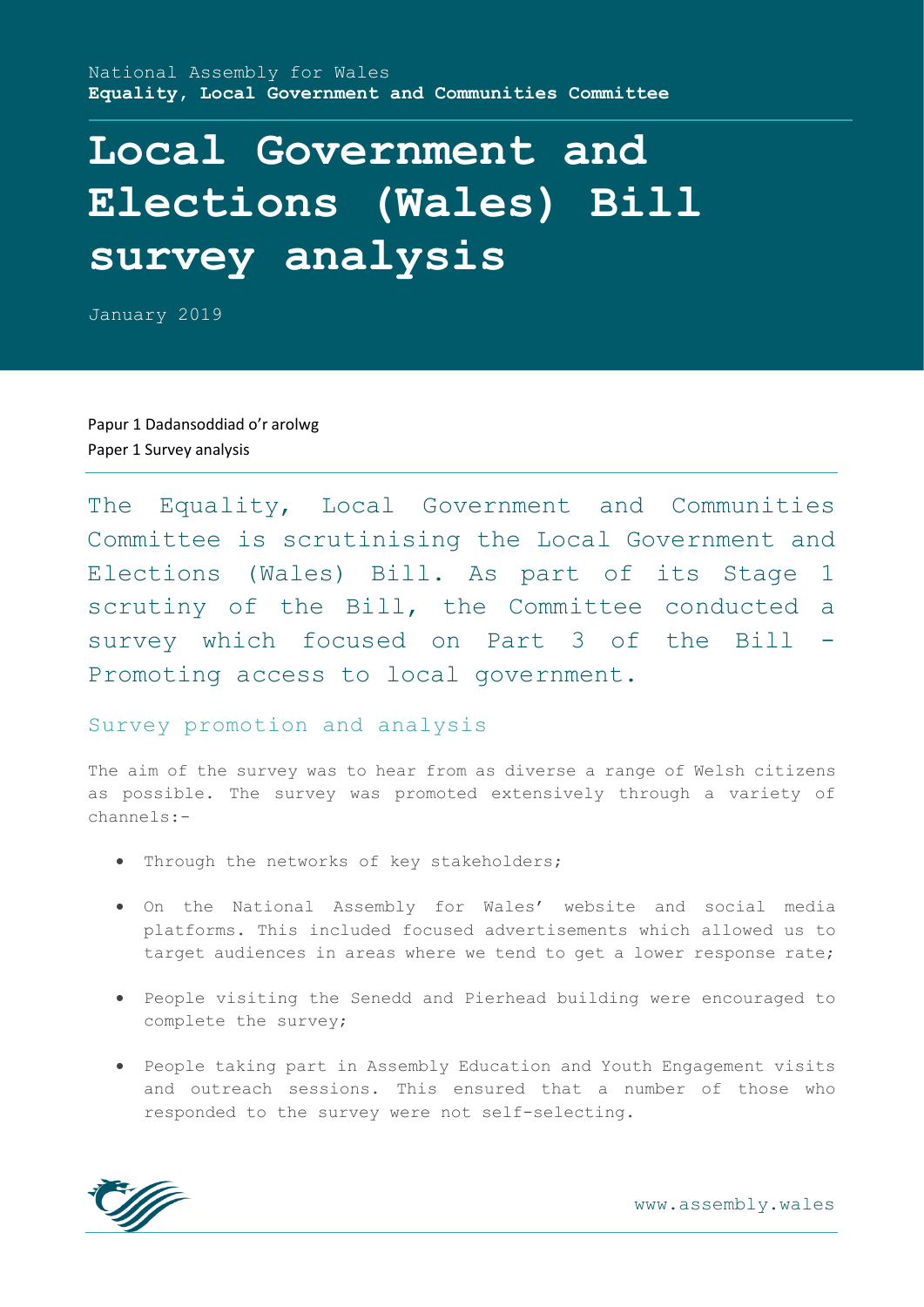To compile this summary, an in-depth analysis of a complete data set was conducted; all data can be sourced to individual responses and further analysis can be undertaken upon request. Each question in the survey is addressed in turn.

Results are calculated from the number of respondents who answered the specific question and not the overall number of respondents to the survey. There were **511 responses** in total.

1. Did you vote in the last local government elections in Wales in May 2017?

**82.5%** of respondents to this question voted in the last local government elections, whilst **16.3%** did not. **1.2%** did not know.

2. When thinking about how local government operates, to what extent do you agree or disagree with the following statement:

# *"I understand how my council makes and scrutinises decisions"*

**42.7%** of respondents to this question agreed or strongly agreed with this statement, whilst **34.8%** disagreed or strongly disagreed. **22.6%** neither agreed nor disagreed with this statement.

3. When thinking about your ability to influence the decisions made by your council, to what extent do you agree or disagree with the following statement:

#### *"I feel able to influence decisions made by my council"*

**70.1%** of respondents to this question disagreed or strongly disagreed with this statement, whilst **14.2%** agreed or strongly agreed. **15.8%** neither agreed nor disagreed with this statement.

# 4. Have you ever shared your views with the council/ contributed to a council consultation?

**60.4%** of respondents to this question had shared their views with the council and/or contributed to a council consultation, whilst **36.8%** had never done so. **2.8%** did not know whether they had shared their views with the council or contributed to a council consultation.

5. What was the subject on which you shared your views with the council/ the subject matter of the

2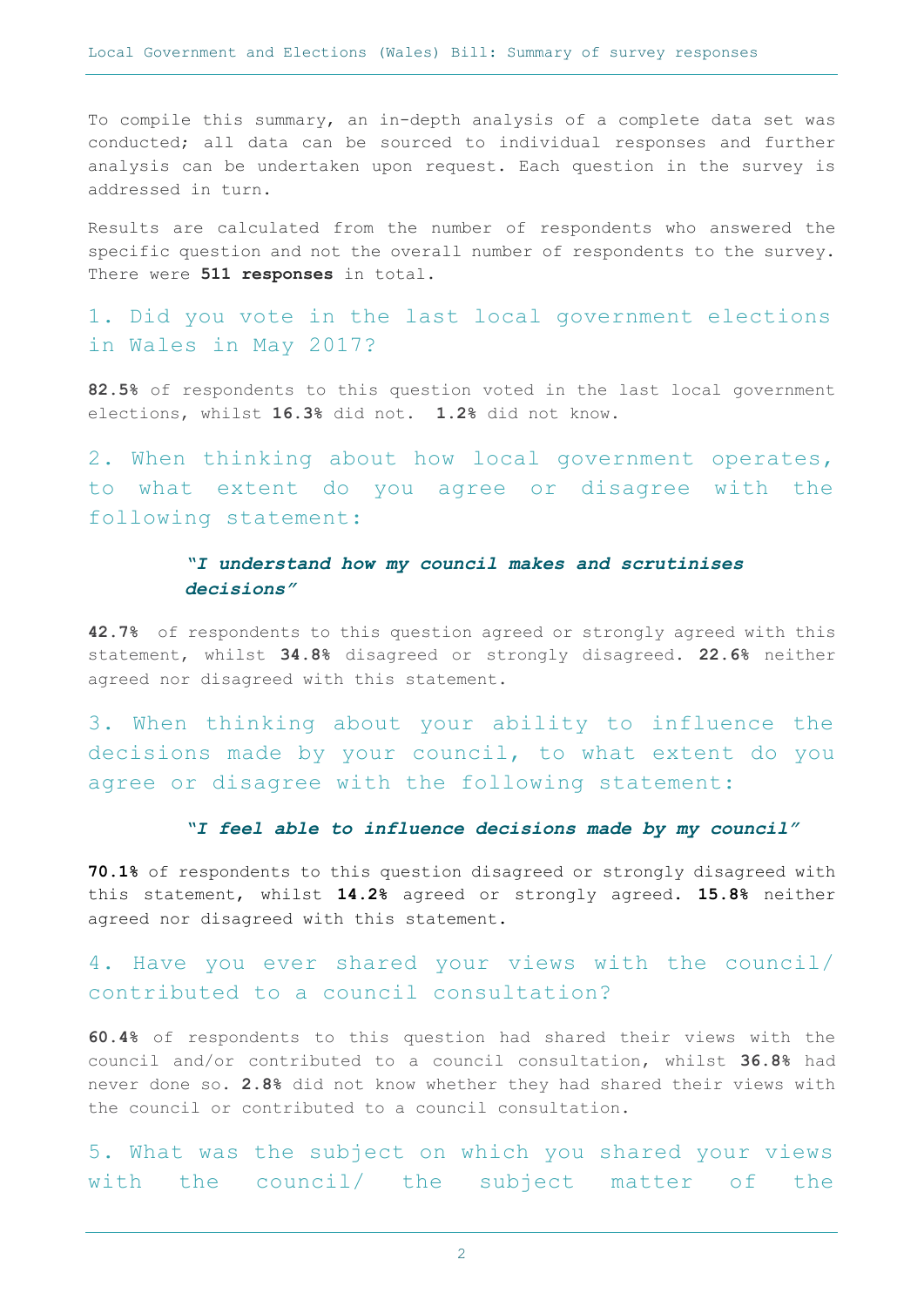consultation(s) to which you contributed? (Respondents were able to select more than one answer)

Waste management (**43.5%**) and highways and transport (**42.8%**) were the subjects selected the most in response to this question. This was followed by education (**33.6%**), leisure and cultural services (**31.9%**), housing (**23.3%**) and social services (**23%**). For the **28.1%** of respondents who selected '*Other (please specify)',* the following were some of the more common answers given (please note that the following is a sample of all responses received. All responses are available on request.):-

- *Planning.*
- *Budget.*
- *Environment and climate change.*

6. How did you share your views with your council/ contribute to the council consultation(s)? (Respondents were able to select more than one answer).

The most popular options selected were *'Online – for example, through email or an online discussion board'* (**47.6%**), *'Survey or questionnaire'*  (**41.4%**) and *'Meeting – for example, a public meeting or meeting with a councillor'*(**40.4%**).

**30.8%** of respondents to this question selected *'In writing – for example, a letter'*, whilst **16.1%** selected *'Petition',* **15.8%** selected '*Telephone*' and **9.9%** selected '*Focus group or roundtable'*.

**0.3%** selected *'Don't know'* with **6.5%** selecting *'Other (please specify)'*. For those who selected the latter, the following answers were given:-

- *Apps (Fixmystreet app, local authority app).*
- *Through the local press.*
- *Via the Council's public consultation process.*

7. What would encourage you to share your views with your council/ contribute to a council consultation? (Respondents were able to select more than one answer).

*'Guidance on how I can share my views'* (**60.9%**) and *'More information on how my council makes decisions'* (**57.7%**) were the most common answers selected in response to this question.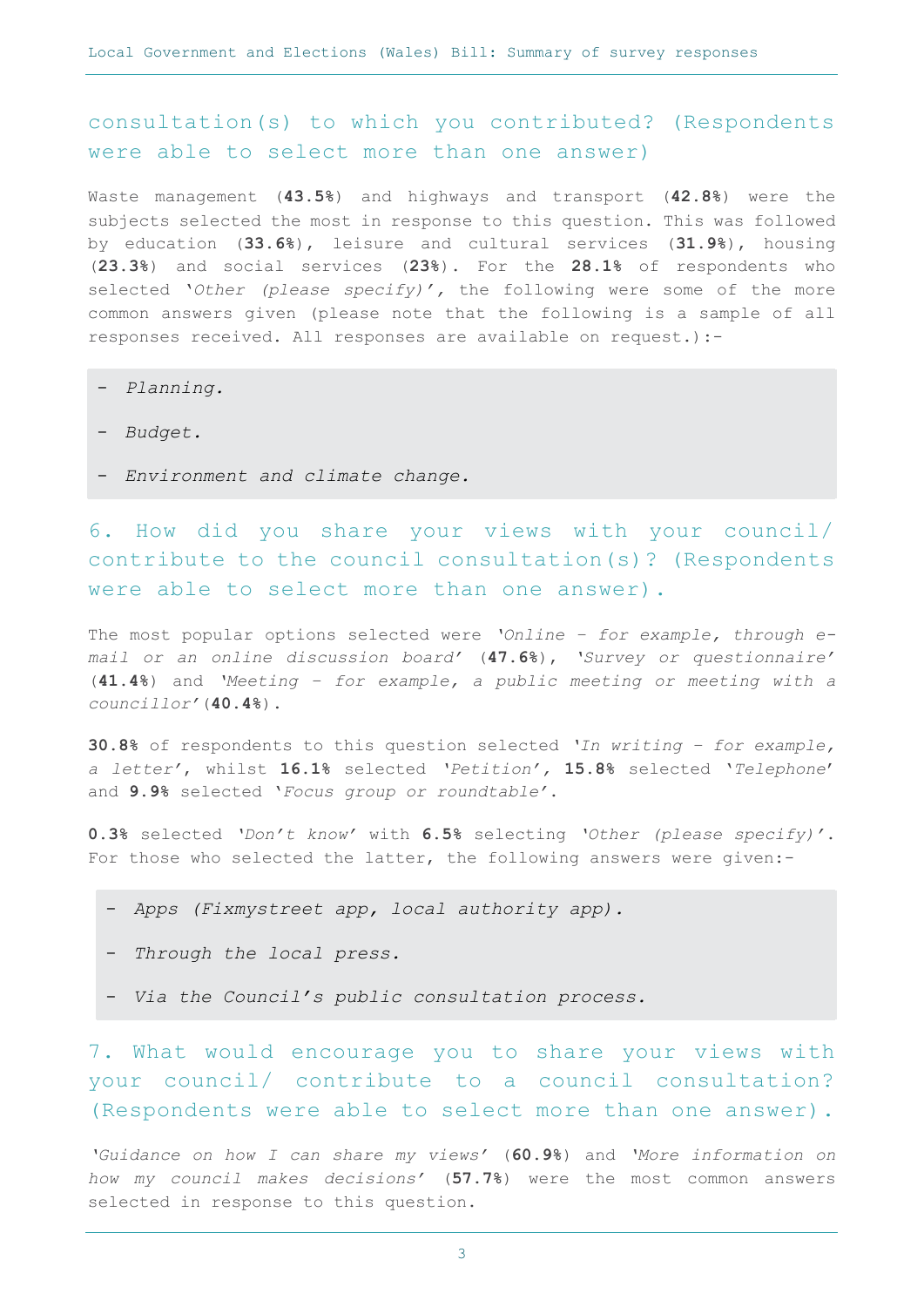**52.4%** of respondents to this question selected *'Assurance/ evidence that my views will be taken into account',* with **45.5%** selecting *'Ability to choose how I share my views (for example, in writing, focus group, petition, etc.)* and **43.9%** choosing *'If I felt particularly strongly about the subject matter'.* **39.7%** of survey respondents selected *'Greater access to council meetings to understand how decisions are made.'* 

**3.2%** of respondents chose *'Nothing – I'm not interested in sharing my views'* with **2.7%** selecting *'Don't know'*. For the **2.7%** of survey respondents who chose *'Other (please specify)'* 

*"More marketing when it's possible to contribute to decisionmaking. Better explanation on how to contact my local member."*

*"Your Wales is a great way to give feedback."*

8. In your view, what are the barriers to engaging with your council? (Respondents were able to select more than one answer).

*'I don't think my views will make any difference'* (**56.6%**) and *'Lack of information on how the council operates and makes decisions'* (**53.1%**) were the most common answers selected in response to this question.

**31%** of respondents selected '*I'm unsure how I can share my views with the council',* with **15.9%** selecting *'I'm not able to view council meetings'*,

**2.6%** of respondents chose *'Don't know'* whilst **8.4%** did not believe there were any barriers to engaging with their council. For those who selected '*Other (please specify)'* (**13.8%**), the following were some of the more common answers given. All responses are available upon request:-

#### **Communication**

*"The council will listen carefully then do whatever it likes."*

*"Council members don't listen"*

*"Just feel they don't listen, they ignore emails or reply about something completely different."*

#### **Digital literacy**

*"As a former Council employee I have knowledge of how the local authority functions and the technology to be able to go looking for consultations/surveys. Others may not be part of the same networks. While everything is advertised online, if not digitally*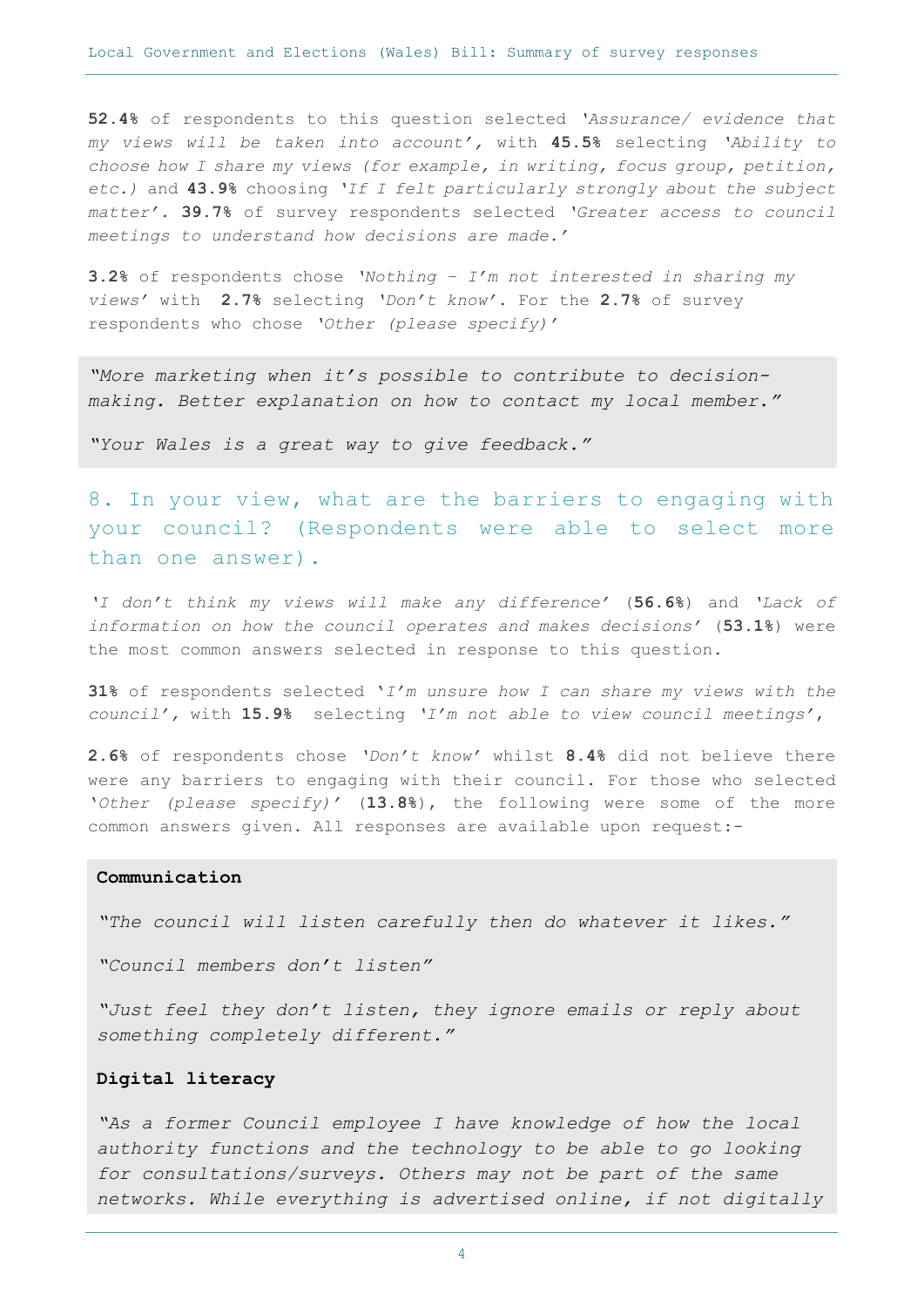*literate or proactive then you wouldn't see these opportunities to get involved."*

#### **Engagement**

*"Lack of evening and weekend engagement – so constantly not geared to those who are working, or only one event is held on one evening – very limiting, to reflect the number of people who are working – more events/engagement/consultation needs to be held out of the working week"*

*"I don't think they make it easy to engage – technical documents, vague proposals, lack of action from councillors to really engage etc."*

# 9. What would be your preferred method of sharing your views with the council?

*'Online – for example, through e-mail or an online discussion board'*  (**43.3%**) was the most common answer selected in response to this question.

**20.8%** of respondents to this question selected '*Survey or questionnaire',*  with '*Meeting – for example, a public meeting or meeting with a councillor'*  (**10.7%**) and *'Focus group or roundtable'* (**10.5%**) being the next most common answers.

The answers selected least often were *'In writing – for example, a letter'*  (**5.1%**), *'Petition'* (**2.1%)** and '*Telephone'* (**1.9%**). **1.3%** of respondents selected *'Don't know'.* 

For the **4.3%** of respondents who selected *'Other (please specify)',* the following are a snapshot of the answers given.

*"Submission of views at Hwbs, community centres, churches, mosques, youth clubs, schools. This would need a good communication system regularly updated with feedback."*

*"Facebook page so it's open for all to see and comment on or add to"*

*"There needs to be a complete review of planning regulations and procedures. Presently they seem designed to actively prevent any normal citizen and even councillors from having any influence over far reaching local decisions."*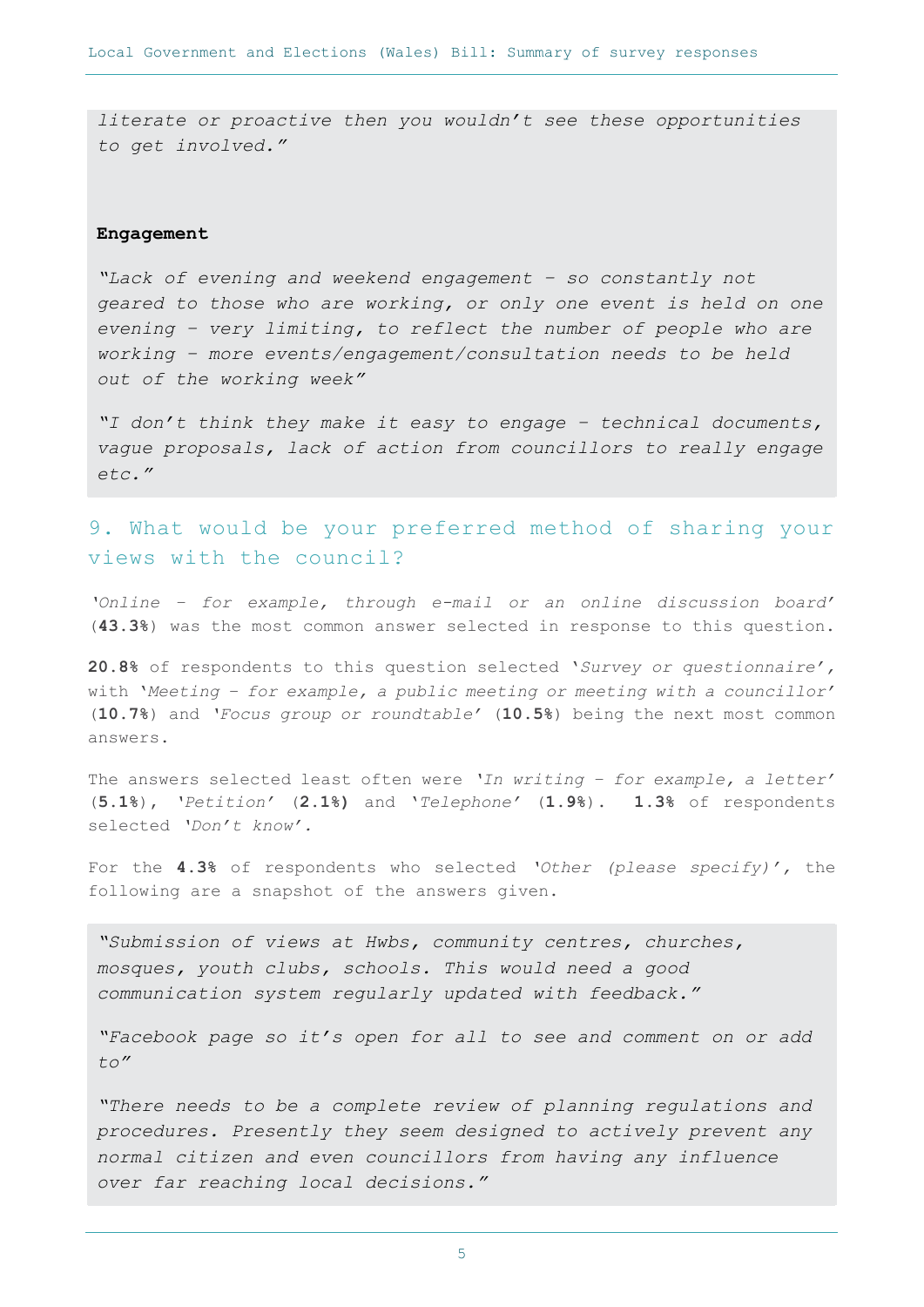#### **Demographic of survey respondents**

#### Location

**49.1%** of respondents identified as being from South Wales, with **19.6%**  coming from Mid and West Wales and **31.1%** from North Wales.

#### Age

**12.2%** of respondents were aged 25 and under, **59.3%** were aged between 26 – 64, with **27.7%** aged 65 and over. **0.9%** of respondents selected *'Prefer not to answer'.*

## Gender

**53.4%** of respondents identified as female with **42.7%** of survey respondents identifying as male. **3.5%** of survey respondents chose not to answer this question, with **0.4%** choosing to select their own term.

#### Transgender

**0.9%** of respondents considered themselves transgender with **4%** preferring not to answer. The remaining **95.1%** did not consider themselves to eb transgender.

#### Sexuality

**74.2%** of respondents considered themselves to be heterosexual.

**4.4%** of respondents selected '*Bisexual'* with **3%** selecting '*Gay/ lesbian (or "Homosexual").* 

**14.8%** preferred not to answer, with **3.7%** of respondents choosing their own term.

### Ethnicity

**90.8%** of respondents described themselves as *'White'.*

**1.3%** identified as *'Mixed/ Multiple ethnic groups'*, with a further **0.4%** describing themselves as *'Asian'* and **0.2%** describing themselves as *'Black / African / Caribbean'.* **0.9%** selected *'Other ethnic origin'*  with **6.4%** choosing not to answer this question.